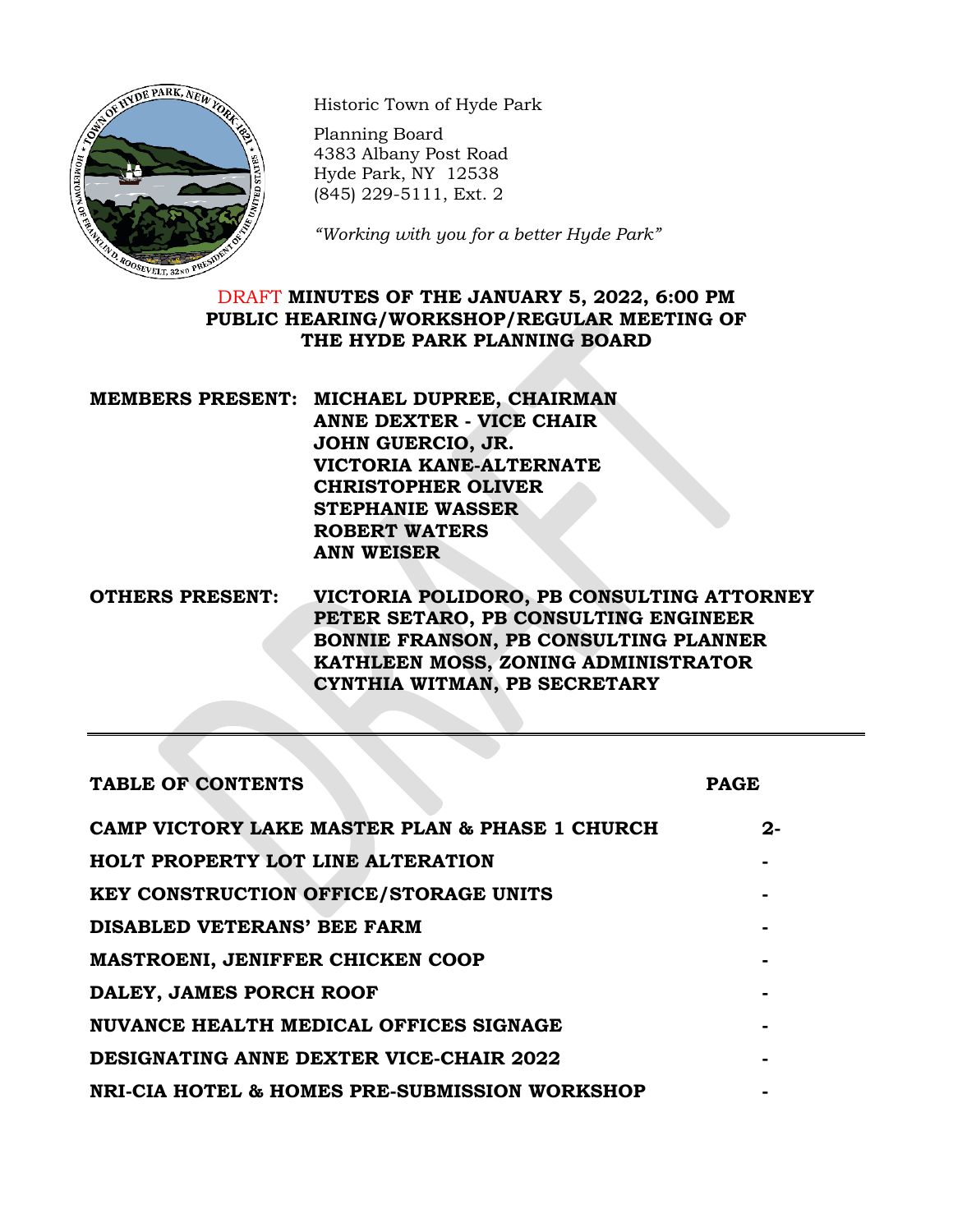*Chairman opened the meeting. He noted that meeting was conducted as authorized Per the New York State Emergency Legislation amending the Open Meetings Law and allowing for public meetings to be held virtually.* 

*The Chairman confirmed that each Board Member was alone:*

**Ms. Weiser: I'm alone. Mr. Waters: Alone. Ms. Wasser: I am alone. Mr. Oliver: I'm alone. Ms. Kane: I'm alone. Mr. Guercio: I'm alone. Vice-Chair Dexter: I'm alone. Chairman Dupree: I'm alone as well.**

## **PLEDGE OF ALLEGIANCE**

*The Chairman led the Pledge.*

## **CONTINUED PUBLIC HEARING:**

### **CAMP VICTORY LAKE MASTER PLAN & PHASE 1 CHURCH**

Site Plan & Special Use Permit Approvals (#2018-66) Location: 277 Crum Elbow Road, 232 & 262 Cardinal Road Grid #s: 6265-04-630350, -539445, 6265-02-721505, 6265-04-672479, -681487, -712479

*In attendance via Zoom: Peter Sander, Rennia Design Daniel Honore, Northeast Conference Corp Deanna Lambert, Northeast Conference Corp*

**MOTION: Ms. Wasser SECOND: Mr. Waters**

**To re-open the public hearing for Camp Victory Lake Master Plan & Phase 1 Church.**

> **Aye Ms. Weiser Aye Mr. Waters Aye Ms. Wasser Aye Mr. Oliver Aye Mr. Guercio Aye Vice-Chair Dexter Aye Chairman Dupree**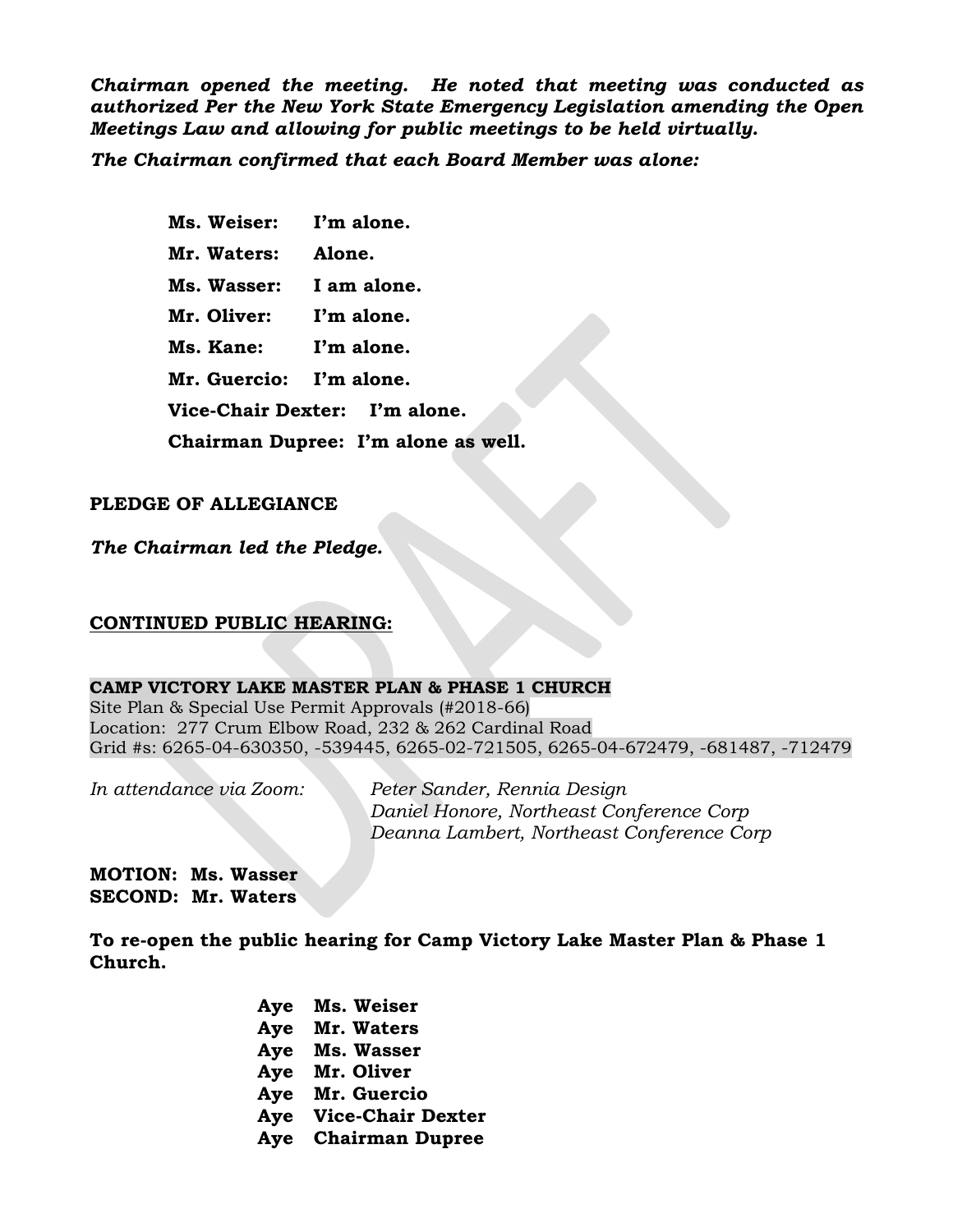**VOICE VOTE Aye-7 Absent-0 Abstain-0 Nay-0 Motion Carried**

*There was no public comment.*

**MOTION: Mr. Waters SECOND: Ms. Wasser**

**To adjourn the public hearing for Camp Victory Lake Master Plan & Phase 1 Church to February 16, 2022.**

| Aye | Ms. Weiser               |
|-----|--------------------------|
| Aye | Mr. Waters               |
| Aye | Ms. Wasser               |
| Aye | Mr. Oliver               |
| Aye | Mr. Guercio              |
| Aye | <b>Vice-Chair Dexter</b> |
| Aye | <b>Chairman Dupree</b>   |
|     |                          |

**VOICE VOTE Aye-7 Absent-0 Abstain-0 Nay-0 Motion Carried**

**MOTION: Vice-Chair Dexter SECOND: Ms. Weiser**

**To authorize the Chairman to send the Hyde Park Zoning Board of Appeals a recommendation letter regarding the Camp Victory Lake Master Plan & Phase 1 Church Variance Application.**

| Aye | Ms. Weiser               |
|-----|--------------------------|
| Aye | Mr. Waters               |
| Aye | Ms. Wasser               |
| Aye | Mr. Oliver               |
| Aye | Mr. Guercio              |
| Aye | <b>Vice-Chair Dexter</b> |
| Aye | <b>Chairman Dupree</b>   |
|     |                          |

**VOICE VOTE Aye-7 Absent-0 Abstain-0 Nay-0 Motion Carried**

### **HOLT PROPERTY LOT-LINE ALTERATION**

Minor Subdivision Lot-Line alteration (#2021-11) Location: 51,53 & 63 Holt Rd. and St Andrews Rd. Grid #s: 6164-03-330038, -314025, 6163-01-38891, -418982

*In attendance via Zoom: Ernie Martin, PE*

**MOTION: Mr. Oliver SECOND: Mr. Guercio**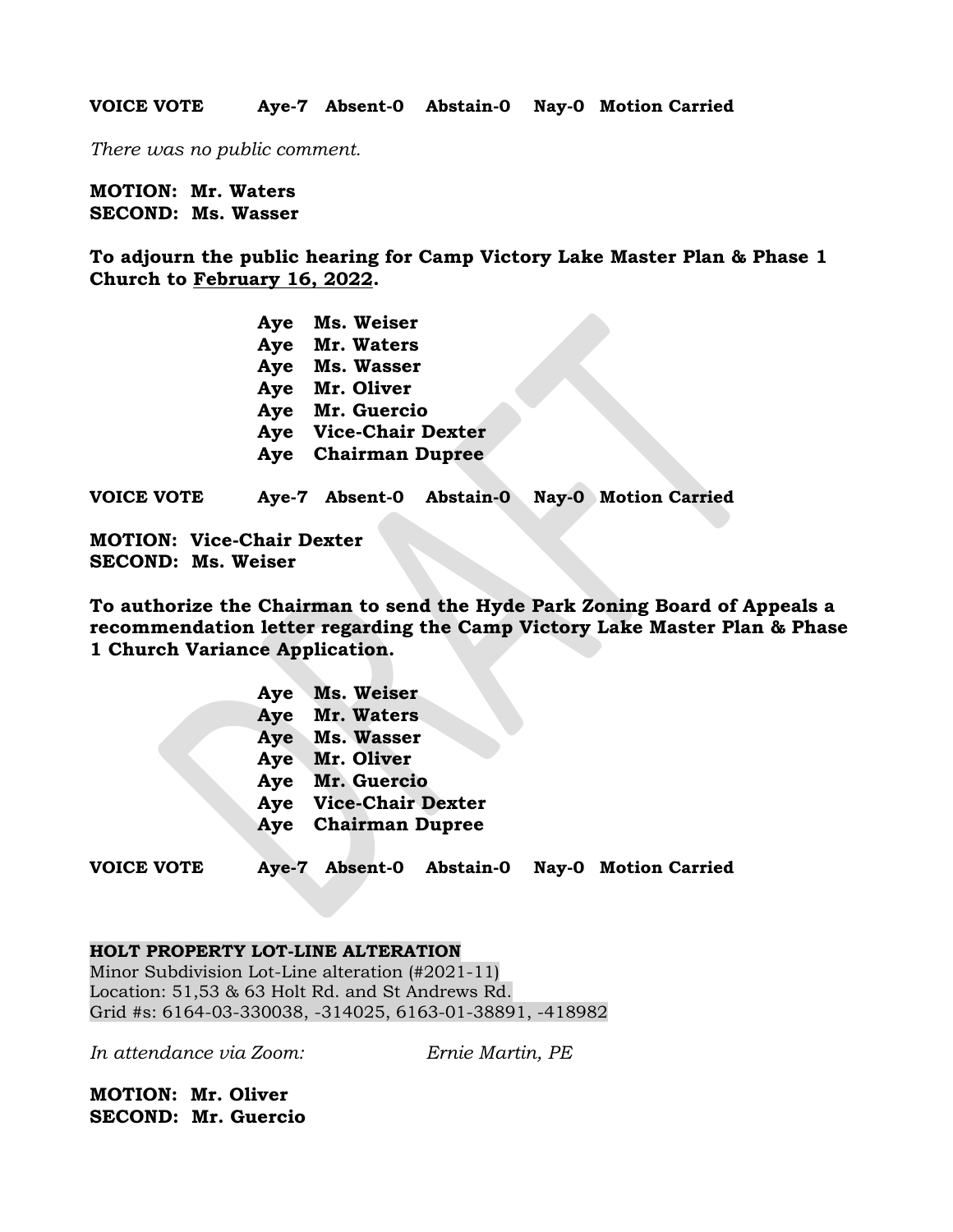**To re-open the public hearing for Holt Property Lot-line Alteration.**

| Aye | Ms. Weiser               |
|-----|--------------------------|
| Aye | Mr. Waters               |
| Aye | Ms. Wasser               |
| Aye | Mr. Oliver               |
| Aye | Mr. Guercio              |
| Aye | <b>Vice-Chair Dexter</b> |
| Aye | <b>Chairman Dupree</b>   |
|     |                          |

**VOICE VOTE Aye-7 Absent-0 Abstain-0 Nay-0 Motion Carried**

*There was no public comment.*

**MOTION: Mr. Guercio SECOND: Mr. Oliver**

**To close the public hearing for Holt Property Lot-line Alteration.**

- **Aye Ms. Weiser Aye Mr. Waters Aye Ms. Wasser Aye Mr. Oliver Aye Mr. Guercio Aye Vice-Chair Dexter Aye Chairman Dupree**
- **VOICE VOTE Aye-7 Absent-0 Abstain-0 Nay-0 Motion Carried**

### **KEY CONSTRUCTION OFFICE/STORAGE UNITS**

Site Plan Approval (#2020-30) Location: 1234 Route 9G Grid #: 6165-04-524481

*The Chairman is recused and temporarily left the meeting and Alternate Board Member; Victoria Kane, joined the meeting. Vice-Chair Dexter assumed leadership of the meeting. Planning Board Consulting Attorney, Victoria Polidoro recused herself from this application and temporarily left the meeting.*

# **MOTION: Ms. Kane SECOND: Mr. Oliver**

**To re-open the public hearing for Key Construction Office/Storage Units.**

| Aye | Ms. Weiser |
|-----|------------|
| Aye | Mr. Waters |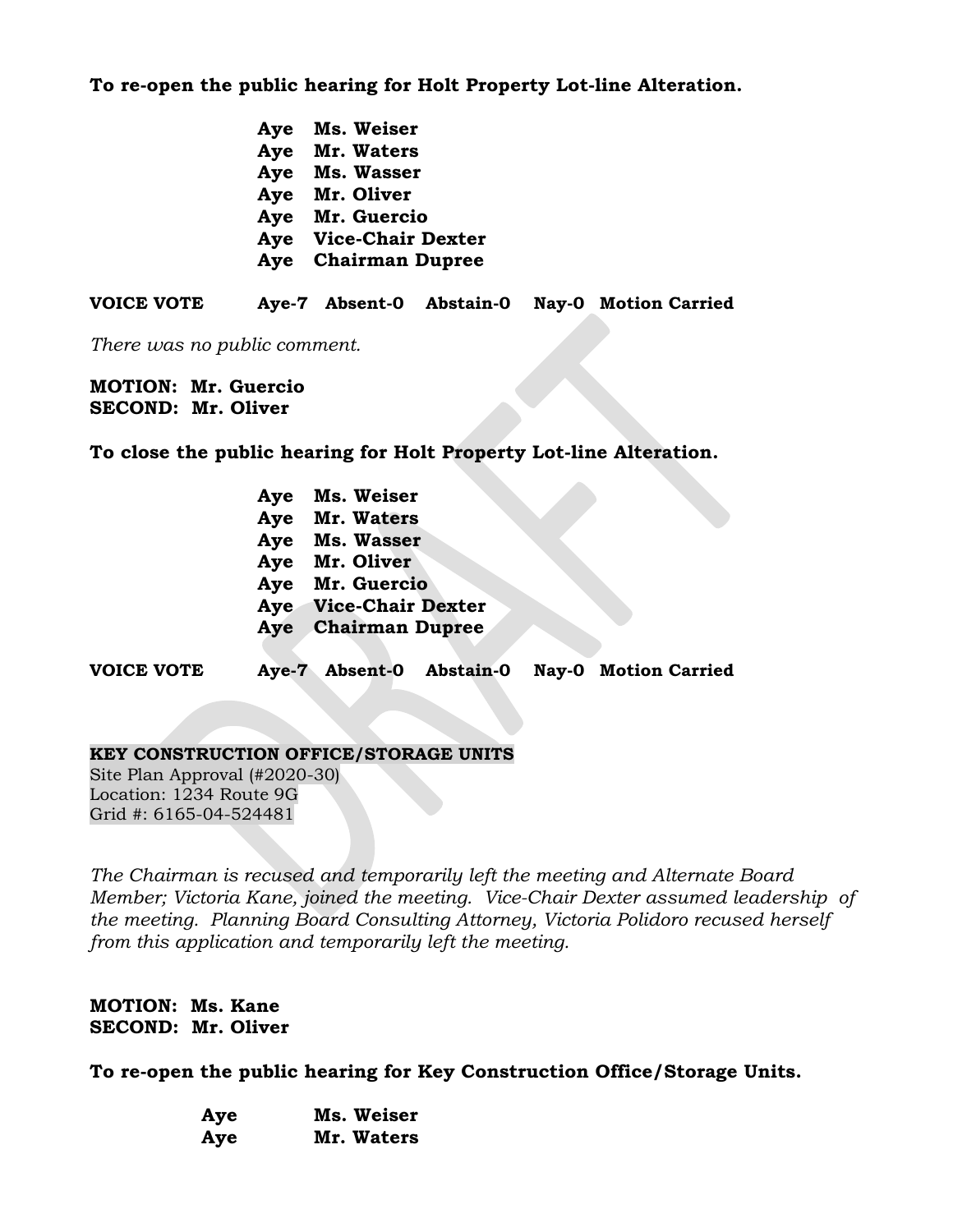| Aye                       | Ms. Wasser               |                          |                             |
|---------------------------|--------------------------|--------------------------|-----------------------------|
| Aye                       | Mr. Oliver               |                          |                             |
| Aye                       | Mr. Guercio              |                          |                             |
| Aye                       | <b>Vice-Chair Dexter</b> |                          |                             |
| Aye                       | Ms. Kane                 |                          |                             |
| <b>VOICE VOTE</b>         |                          | Aye-7 Absent-0 Abstain-0 | <b>NayO-</b> Motion Carried |
| <b>MOTION: Ms. Wasser</b> |                          |                          |                             |
| <b>SECOND: Mr. Waters</b> |                          |                          |                             |

**To authorize the Vice-Chair to send the Hyde Park Zoning Board of Appeals a recommendation letter regarding the Key Construction Variance Application.**

| Aye | Ms. Weiser               |
|-----|--------------------------|
| Aye | Mr. Waters               |
| Aye | <b>Ms. Wasser</b>        |
| Aye | Mr. Oliver               |
| Aye | Mr. Guercio              |
| Aye | <b>Vice-Chair Dexter</b> |
| Aye | Ms. Kane                 |
|     |                          |

**VOICE VOTE Aye-7 Absent-0 Abstain-0 Nay0- Motion Carried**

*There was no public comment.*

**MOTION: Mr. Oliver SECOND: Ms. Kane**

**To adjourn the public hearing for Key Construction Office/Storage Units to January 19, 2022.**

| Aye | <b>Ms. Weiser</b>        |
|-----|--------------------------|
| Aye | Mr. Waters               |
| Aye | <b>Ms. Wasser</b>        |
| Aye | Mr. Oliver               |
| Aye | Mr. Guercio              |
| Aye | <b>Vice-Chair Dexter</b> |
| Aye | Ms. Kane                 |

**VOICE VOTE Aye-7 Absent-0 Abstain-0 Nay0- Motion Carried**

*The Chairman and Ms. Polidoro returned to the meeting and Ms. Kane left.*

#### **WORKSHOP:**

**DISABLED VETERANS' BEE FARM** Site Plan Approval Animal Husbandry (#2021-58) Location: 47 Morris Drive Grid #: 6165-02-690640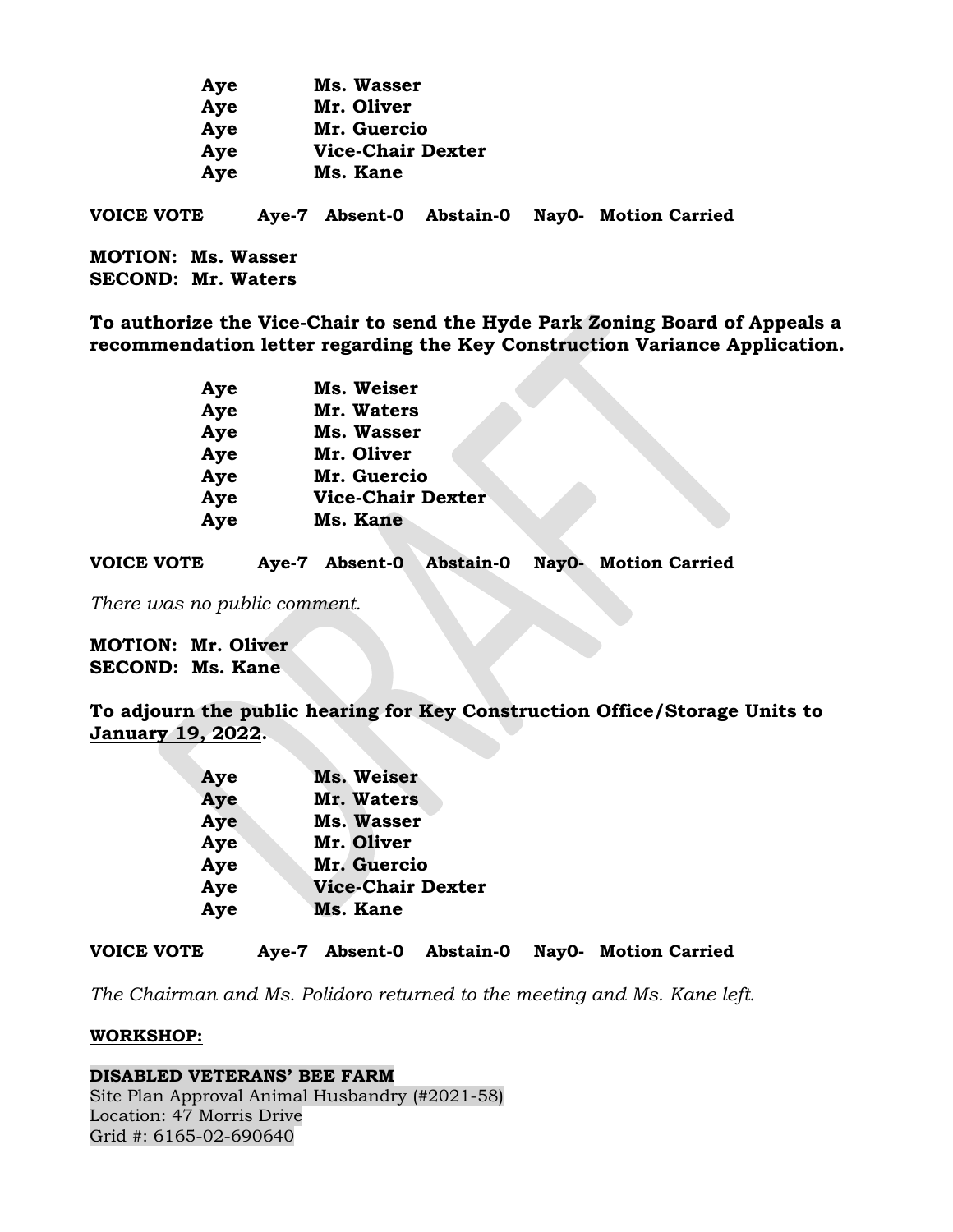*In attendance: Chris Pellettiere, Owner & Applicant*

# **RESOLUTION CLASSIFYING THE ACTION AS TYPE II**

## **DISABLED VETERANS' BEE FARM**

## **Date: January 5, 2022 Moved By: Vice-Chair Dexter**

## **Resolution: # 2021-58 Seconded By: Mr. Oliver**

WHEREAS, the applicant, Chris Pellettiere, has submitted an application for site plan approval, received on December 6, 2021, to establish an apiary and horse corral (the "Project") on property identified as 47 Morris Drive, Tax Grid Number 6165-02-690640 (the "Property"), in the Greenbelt District; and

WHEREAS, the application is for the raising and keeping of honey-producing bees and non-boarding equine use; and

WHEREAS, agriculture and animal husbandry are permitted uses in the Greenbelt District subject to site plan approval; and

WHEREAS, the Project is not within 250 feet of any residences on adjoining lots as depicted on a sheet dated 11/24/2021, which is a portion of a survey dated December 13, 1983, and was reviewed by the Zoning Administrator; and

WHEREAS, the applicant submitted an agricultural data statement on December 17, 2021; and

WHEREAS, the applicant has submitted a Short Environmental Assessment Form ("EAF") dated November 23, 2021; and

WHEREAS, in accordance with the New York State Environmental Quality Review Act ("SEQRA"), said Board is required to determine the classification of the Project;

## **NOW THEREFORE BE IT RESOLVED, that the Planning Board hereby:**

**1. Classifies the Project as a Type II action under SEQRA.**

- **Aye Chairman Dupree**
- **Aye Vice-Chair Dexter**
- **Aye Mr. Guercio**
- **Aye Mr. Oliver**
- **Aye Mr. Waters**
- **Aye Ms. Wasser**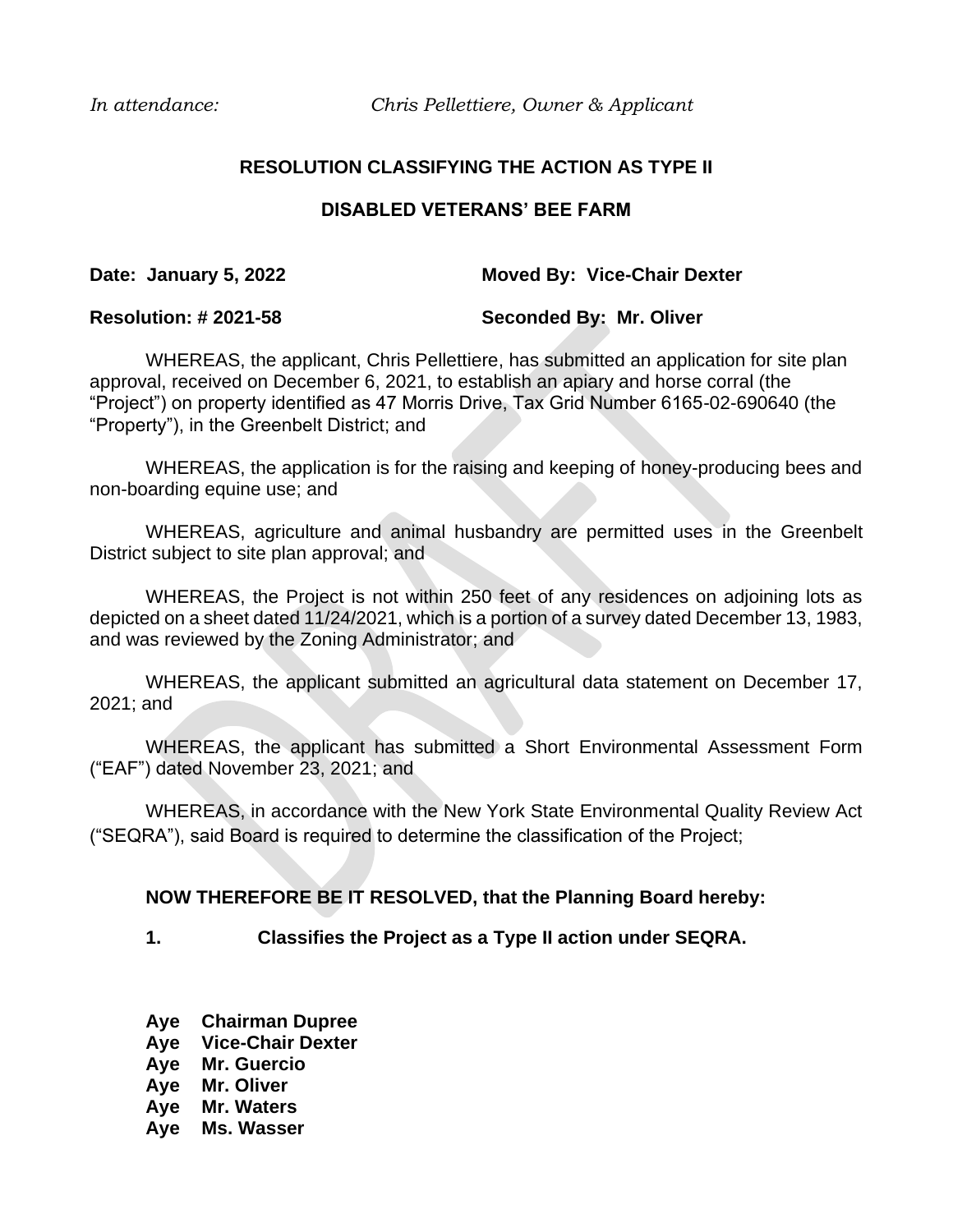**Aye Ms. Weiser**

**VOICE VOTE Aye-7 Absent-0 Abstain-0 Nay-0 Motion Carried**

**MOTION: Mr. Oliver SECOND: Vice-Chair Dexter**

**To set a public hearing for the Disabled Veterans' Bee Farm for January 19, 2022.**

| Aye | Ms. Weiser               |
|-----|--------------------------|
| Aye | Mr. Waters               |
| Aye | Ms. Wasser               |
| Aye | Mr. Oliver               |
| Aye | Mr. Guercio              |
| Aye | <b>Vice-Chair Dexter</b> |
| Aye | <b>Chairman Dupree</b>   |

**VOICE VOTE Aye-7 Absent-0 Abstain-0 Nay-0 Motion Carried**

### **OTHER BUSINESS:**

#### **MASTROENI, JENIFFER**

Site Plan Approval Animal Husbandry (#2021-52) Location: 9 Gary Drive Grid #: 6163-02-512792

*In attendance via Zoom: Jeniffer Mastroeni, Owner & Applicant*

# **RESOLUTION GRANTING SITE PLAN APPROVAL**

## **Mastroeni Chicken Coop**

**Date: January 5, 2022 Moved By: Chairman Dupree**

**Resolution: #2021-52A Seconded By: Mr. Oliver**

WHEREAS, the applicant, Jennifer Mastroeni, has submitted an application for site plan approval for an existing chicken coop and run (the "Project") at property located at 9 Gary Drive, tax parcel no. 6163-02-512792, in the Neighborhood District (the "Property"); and

WHEREAS, the Project is depicted on a site plan received October 20, 2021, with additional plans, photos and elevations received December 13 2021 and December 15, 2021 (the "Site Plan Set"); and

WHEREAS, animal husbandry uses are permitted in the Neighborhood District subject to site plan approval; and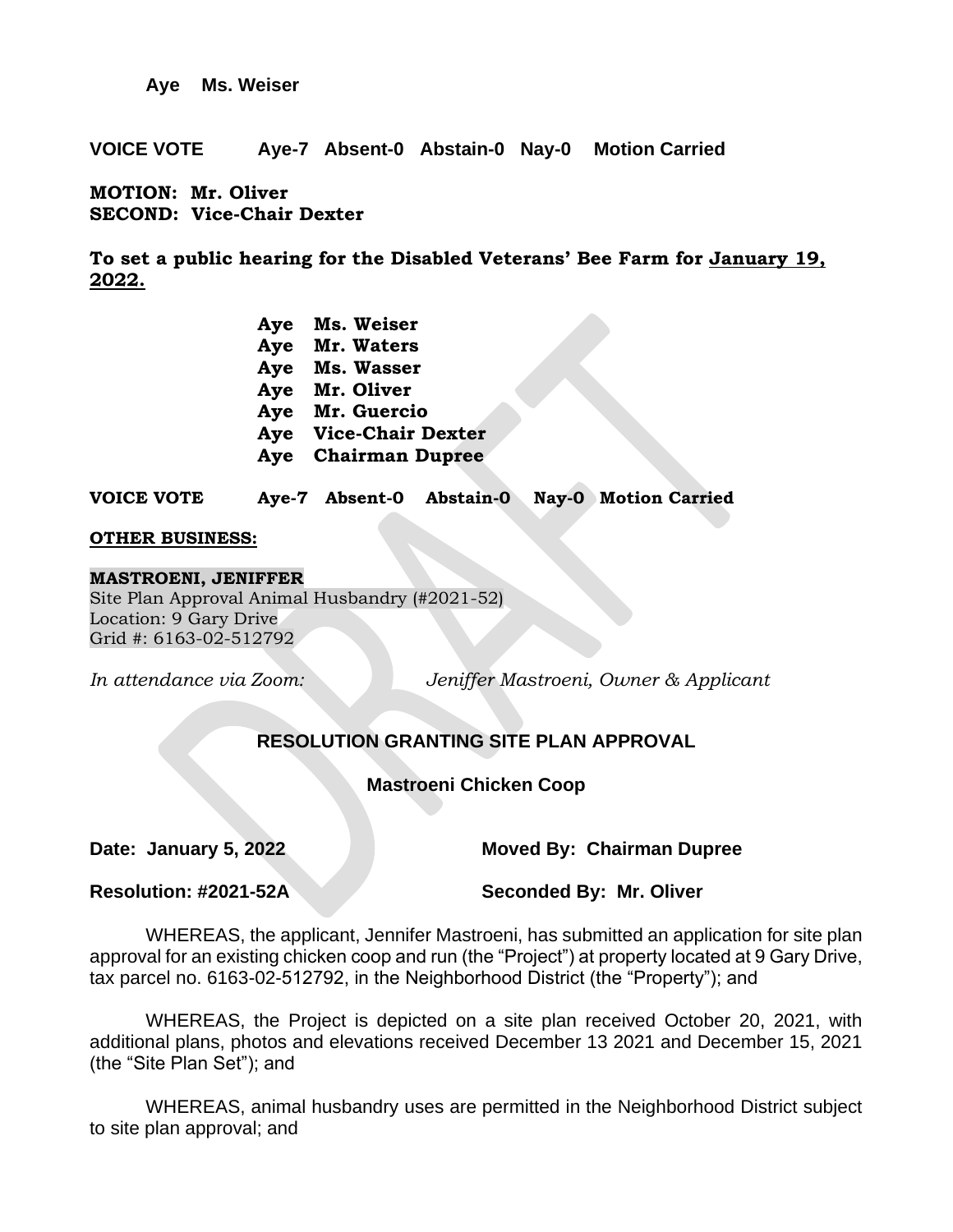WHEREAS, on November 7, 2021, the Planning Board classified the Project as a type II action under the State Environmental Quality Review Act; and

WHEREAS, on November 7, 2021, the Planning Board referred the application materials to the Dutchess County Department of Planning and Development for their review pursuant to section 239-m of the General Municipal Law, which responded on November 23, 2021 that it was a matter of local concern; and

WHEREAS, pursuant to Hyde Park Zoning Law Section 108-4.3B(5), animal husbandry uses must be at least 250 from all neighboring residences and any manure from an animal husbandry use must be at least 200 feet from all neighboring residences and at least 200 feet from all wells; and

WHEREAS, the proposed Project is located as close as 106 feet to neighboring residences and the manure storage for the proposed Project is located as close as 84 feet to neighboring residences and 82 feet to wells; and

WHEREAS, on December 9, 2020, by Resolution No. 20-17Z, the Hyde Park Zoning Board of Appeals granted the applicant area variances from Section 108-4.3B(5) of the Hyde Park Zoning Law to permit the proposed location of the Project and associated manure storage, relative to neighboring residences and wells; and

WHEREAS, a duly noticed public hearing for the Project was held on December 15, 2021, during which all who wished to speak were heard and a written public comment period was left open for an additional seven days; and

WHEREAS, said public hearing was held remotely in accordance with Chapter 417 of the Laws of 2021.

**NOW THEREFORE BE IT RESOLVED, that the Planning Board hereby approves the Site Plan and authorizes the Chairperson or his authorized designee to sign the Site Plan after compliance with the following conditions:**

- **1. Payment of all fees and escrow.**
- **2. Revision of the Site Plan Set to organize as a bound document or a single sheet with a space for the Planning Board stamp and owner's stamp.** 
	- **Aye Chairman Dupree**
	- **Aye Vice-Chair Dexter**
	- **Aye Mr. Guercio**
	- **Aye Mr. Oliver**
	- **Aye Mr. Waters**
	- **Aye Ms. Wasser**
	- **Aye Ms. Weiser**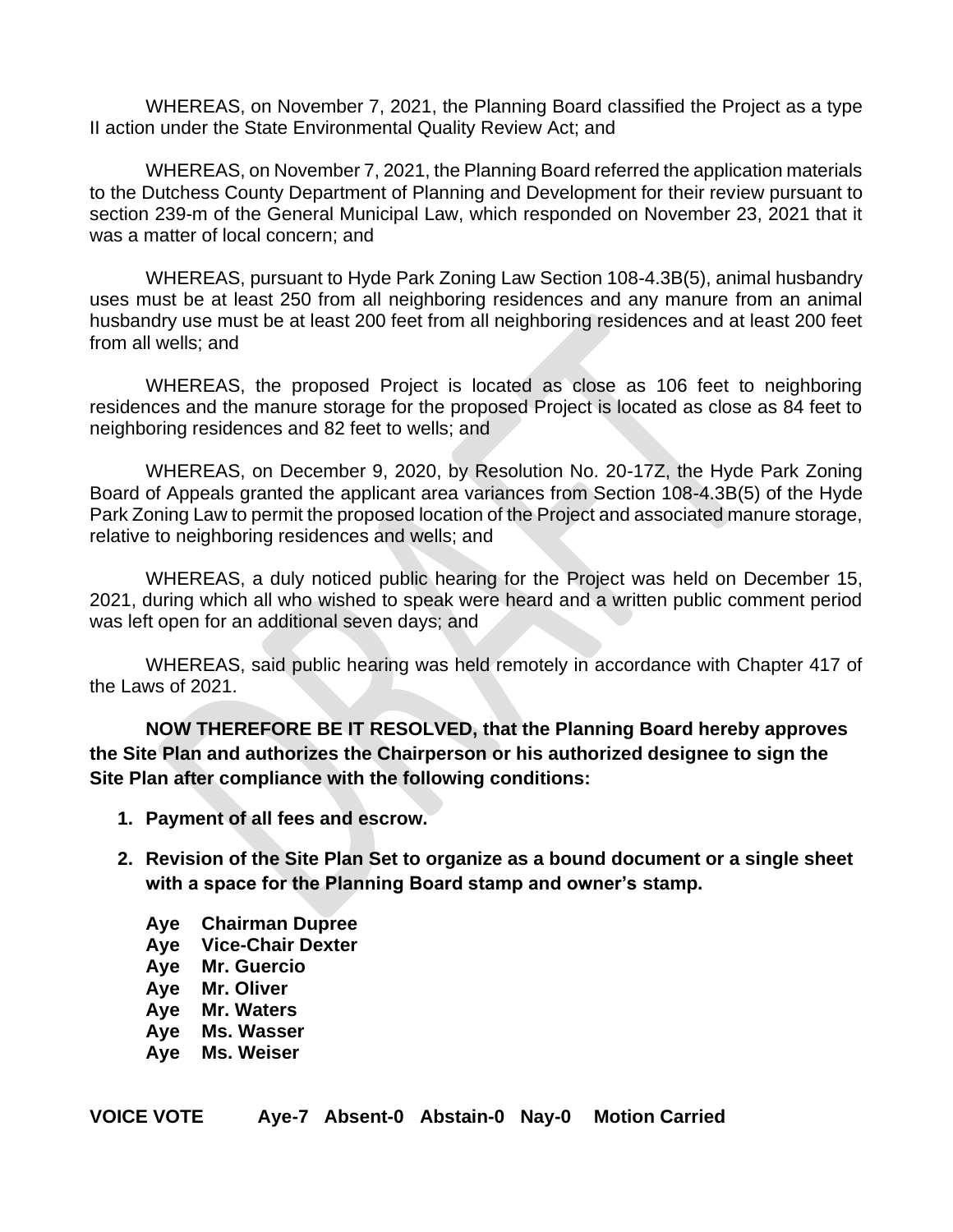#### **DALEY, JAMES**

Site Plan Waiver Approval Front Porch Roof Replacement (#2021-60) Location: 42 Beadhart Place Grid #: 6065-19-739100

## **TOWN OF HYDE PARK PLANNING BOARD**

## **James Daley 42 Beadart Place 6065-19-739100 SITE PLAN Waiver**  *Town Code Section 108-9.4 C 2*

**Date: January 5, 2022 Moved By: Ms. Weiser Resolution: #2021-60 Seconded By: Ms. Wasser**

*Whereas,* **a request for Site Plan Waiver has been made to the Town of Hyde Park Planning Board by James Daley to replace the open porch with a flat roof to a peaked roof on the existing single-family home, and,** 

*Whereas*, the new roof will not interfere with the round window above the porch, and

*Whereas,* the Planning Board has reviewed the request for this change in the Historic Overlay District, and

*Whereas,* the change is not significant in nature and is in character with the neighborhood, and

*Whereas*, the construction will not be visible from the Hudson River, and

*Whereas,* no other changes have been requested at this time and whereas the applicant is required to return to the Planning Board for all other changes to the approved plans, and

*Whereas*, the Planning Board has reviewed the request submitted by the applicant, and has received a recommendation from the Zoning Administrator.

*THEREFORE BE IT RESOLVED,* **that the Town of Hyde Park Planning Board hereby waives site plan requirements for the proposed changes as described in the request for a waiver of site plan received by the Planning Department on December 14, 2021.**

**Aye Chairman Dupree Aye Vice Chair Dexter Aye Mr. Guercio Aye Mr. Oliver Aye Ms. Wasser Aye Mr. Waters Aye Ms. Weiser**

**VOICE VOTE Aye-7 Absent-0 Abstain-0 Nay-0 Motion Carried**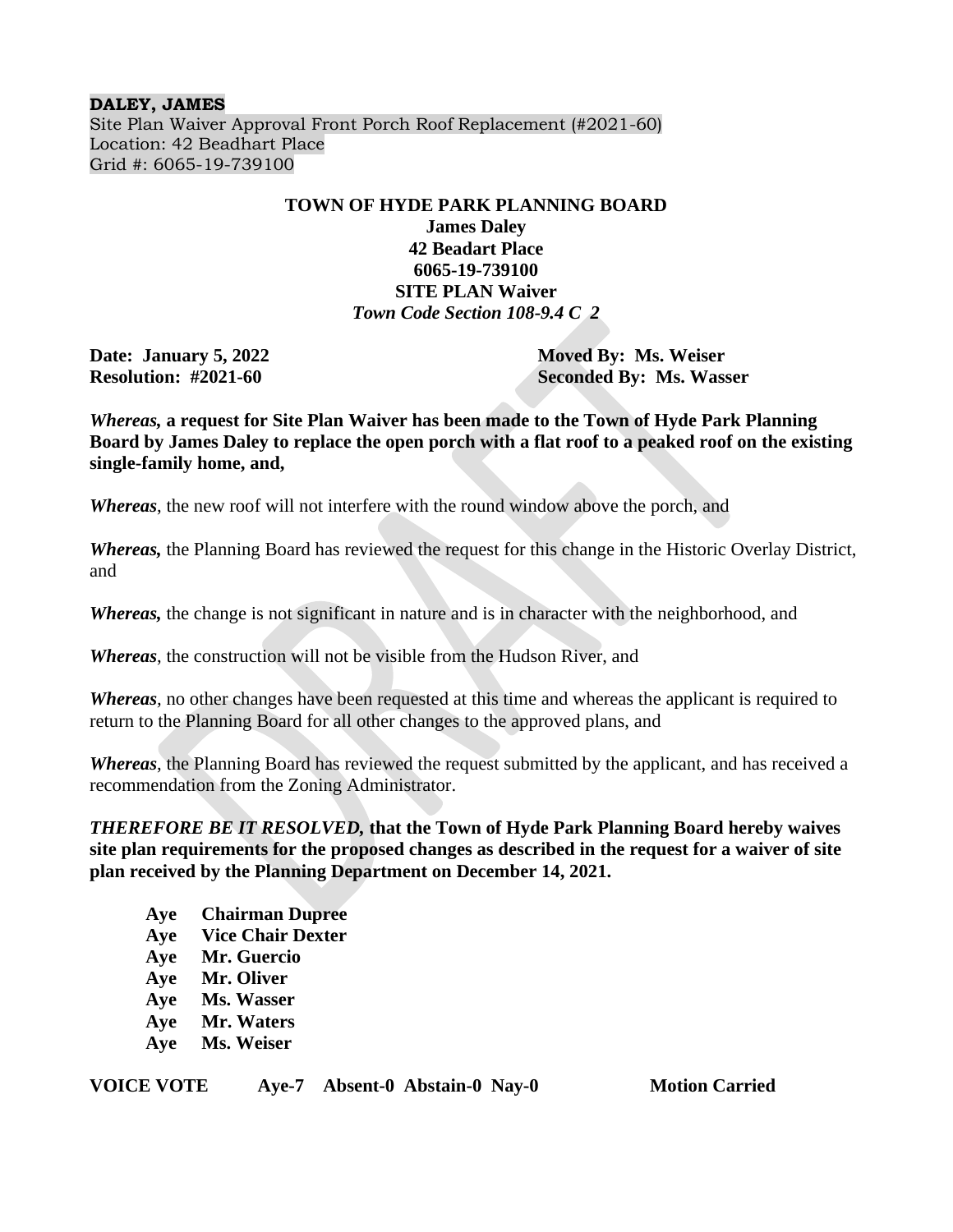## **NUVANCE HEALTH MEDICAL PRACTICES**

Sign Permit Recommendation Free-Standing, Wall and Window (#2021-61) Location: 4068 Albany Post Road Grid #s: 6164-03-006457

*In Attendance: Amber Smith , Expidite the Diehl*

Consider ZA recommendation for Free-Standing and Wall Mounted signs at 4068 Albany Post Road to add "Medical Practices" to the current signage.

## **RESOLUTION RECOMMENDATION for ISSUANCE OF SIGN PERMIT PURSUANT TO TOWN CODE SECTION 108-24.3 A (4) (d)**

**Nuvance Health Medical Practices 4068 Albany Post Road Parcel 6164-03-006457 Tenant panel change in free standing sign**

**Date: January 5, 2022 Moved By: Mr. Waters**

**Resolution: #2021-61 Seconded By: Ms. Weiser**

**WHEREAS**, Amber Smith of Expedite the Diehl, on December 8, 2021 submitted an application for signage from Nuvance Health to Nuvance Health Medical Practices located at 4068 Albany Post Road at the Springwood View building, Grid Number 6164-03-006457, in the Corridor Business District; and

**WHEREAS**, the applicant has provided signage that is code compliant and needs no relaxation of the standard letter height and symbol size, and

**BE IT RESOLVED, the Board hereby recommends the Zoning Administrator issue the sign permits for Nuvance Health and Springwood View, based on the sign permit application submitted by Amber Smith for owner David Opstad.**

- **Aye Chairman Dupree**
- **Aye Vice Chair Dexter**
- **Aye Mr. Guercio**
- **Aye Mr. Oliver**
- **Aye Ms. Wasser**
- **Aye Mr. Waters**
- **Aye Ms. Weiser**

**VOICE VOTE Aye-7 Absent-0 Abstain-0 Nay-0 Motion Carried**

# **DESIGNATING PLANNING BOARD VICE-CHAIRPERSON FOR THE YEAR 2022**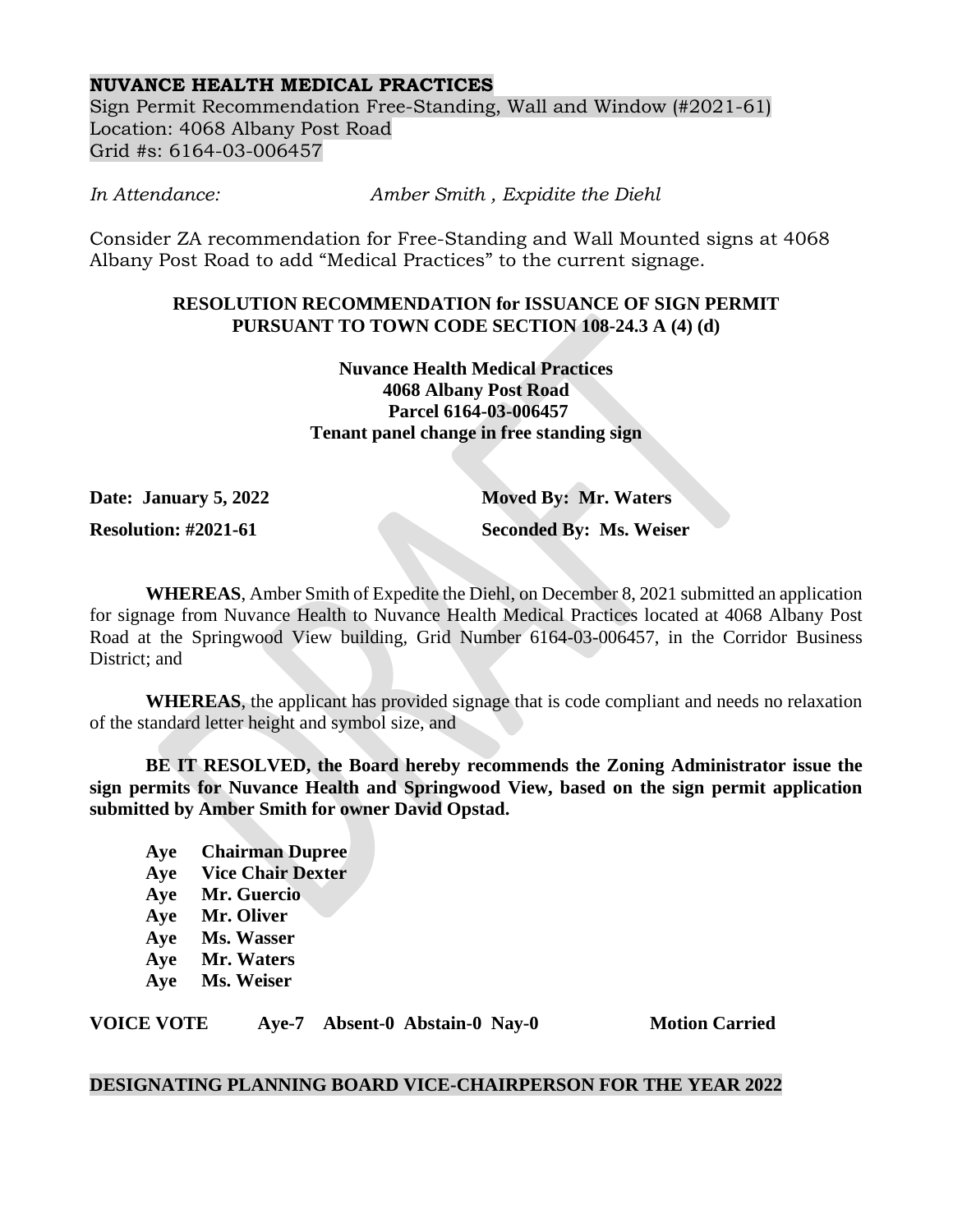## **RESOLUTION DESIGNATING PLANNING BOARD VICE-CHAIRPERSON FOR THE YEAR 2022**

| <b>January 5, 2022</b>   | <b>Moved By: Chairman Dupree</b>                 |
|--------------------------|--------------------------------------------------|
| <b>Resolution: #22-A</b> | Seconded By: Ms. Wesier, Mr. Waters, Ms. Wasser, |
|                          | Mr. Oliver and Mr. Guercio                       |

**NOW BE IT RESOLVED, that Anne Dexter be designated the Vice-Chairperson of the Planning Board, authorized to conduct meetings of the Planning Board and to sign Final Plats, Site Plans and related documents, including invoices and correspondence, on behalf of the Planning Board in the absence of the Chairperson.**

- **Aye Chairman Dupree**
- **Aye Vice Chair Dexter**
- **Aye Mr. Guercio**
- **Aye Mr. Oliver**
- **Aye Ms. Wasser**
- **Aye Mr. Waters**
- **Aye Ms. Weiser**

**VOICE VOTE Aye-7 Absent-0 Abstain-0 Nay-0 Motion Carried**

### **PRE-SUBMISSION WORKSHOP:**

#### **NRI-CIA HOTEL and HOMES**

Site Plan Approval Hotel & Homes Location: 483-487 Albany Post Road Grid #s: 6064-04-932144, 6063-02-889857

*In attendance via Zoom: Michael Zarin, Zarin-Steinmetz Kate Roberts, Zarin-Steinmetz Brent Reynolds, NR International Will Uelk, NR International Lou Dorso, NR International Mohamed Alkassar, NR International Chris Lapine, Chazen Companies Valentine Lieu, Gensler Michael Gatti, Gensler Cristina Arrea, Gensler*

*The Board Members and Consultants shared their initial impressions and feedback on the applicant's pre-submission presentation for a new hotel and villas.*

## **ADJOURNMENT:**

**MOTION: Mr. Oliver SECOND: Vice-Chair Dexter**